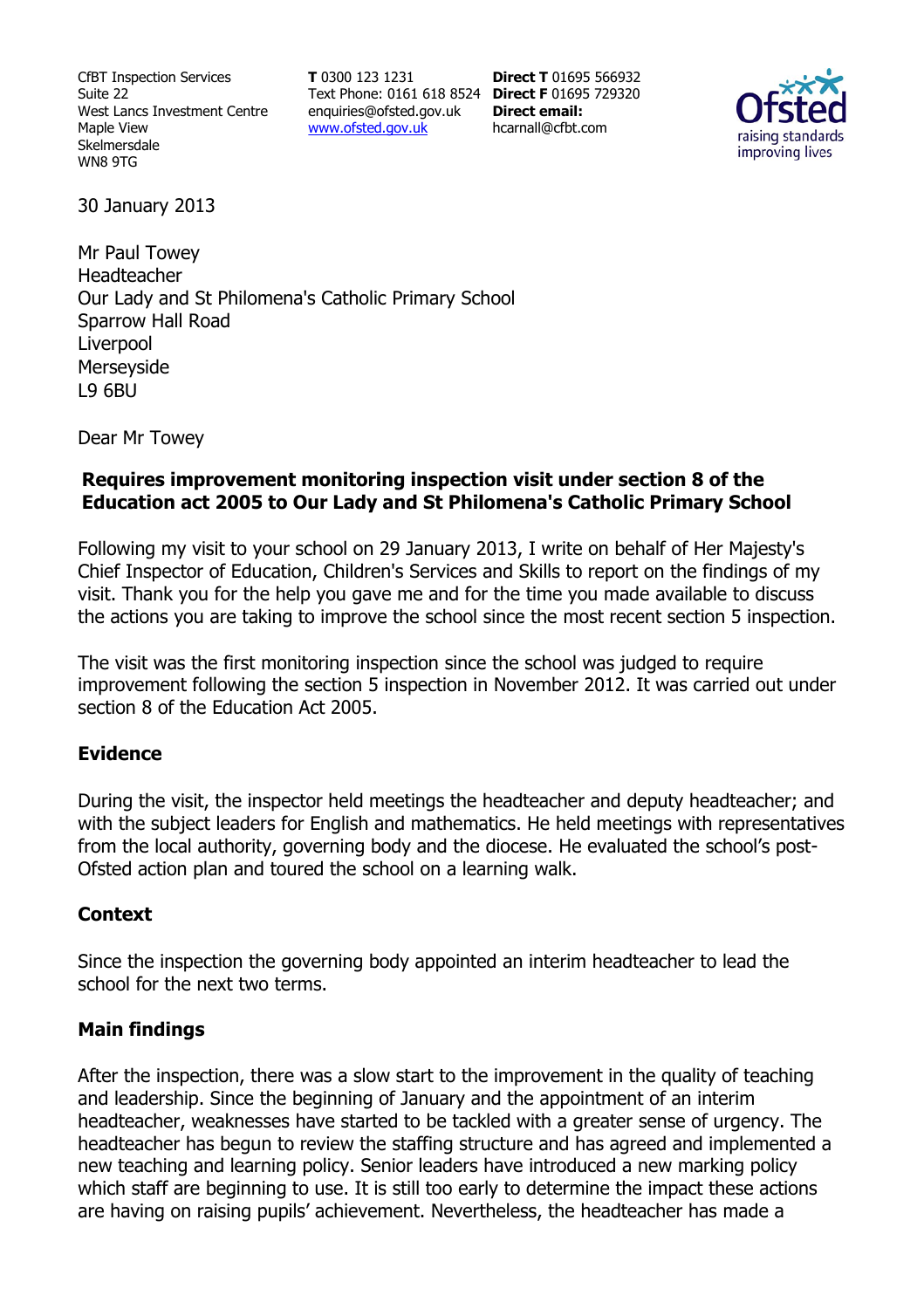purposeful start on prioritising and acting on what the school needs to do to improve.

The headteacher has also started to make improvements to the classrooms in order to make a better environment for pupils to learn and work in. There is considerable work to be done inside and outside the school before it becomes a more productive environment for learning.

The headteacher has started reviewing the quality of teaching alongside senior leaders. The subject leaders for mathematics and English have written an audit of their subjects identifying the strengths and areas for development. However it is still too early to identify the impact these changes are having on pupil's progress. Senior leaders have written an action plan to tackle the points for improvement mentioned in the inspection report; this is in addition to the existing school development plan. However the action plan fails to indicate measures of success that would enable leaders and governors to evaluate the impact of the actions they have taken to improve the school. The priorities for improvement within the action plan are lacking in clarity and there is too much repetition. The action plan does not give enough attention to how the school is going to increase pupils' attendance or on how it is going to raise the attainment of pupils who are eligible for free school meals.

The governing body has been strengthened by the appointment of a recently retired headteacher. Governors are becoming more involved in what the school does; the headteacher has introduced new weekly meetings with the Chair of Governors. Consequently governors are in a stronger position to challenge the work of the school Governors are being trained and are developing their leadership skills.

Although the pace of change has quickened since the beginning of January, overall there has not yet been enough impact on accelerating pupils' progress or on raising the quality of teaching.

Senior leaders and governors are not taking effective action to tackle the areas requiring improvement identified at the last section 5 inspection because plans are not yet focused enough on bringing about improvement at a more rapid pace. The school should take immediate action to:

- merge the school's development and action plans together. Revise them to make the priorities for improvement clearer, and to make it easier to measure whether the actions have been successful. The plan should include actions to increase pupils' attendance and actions to raise the attainment of pupils who are eligible to receive free school meals
- improve the quality of the classrooms and other rooms to make the school a better  $\bullet$ place to learn
- introduce an electronic system to track pupils' progress and to track pupils' attainment across the school.

Ofsted will continue to monitor the school until its next section 5 inspection.